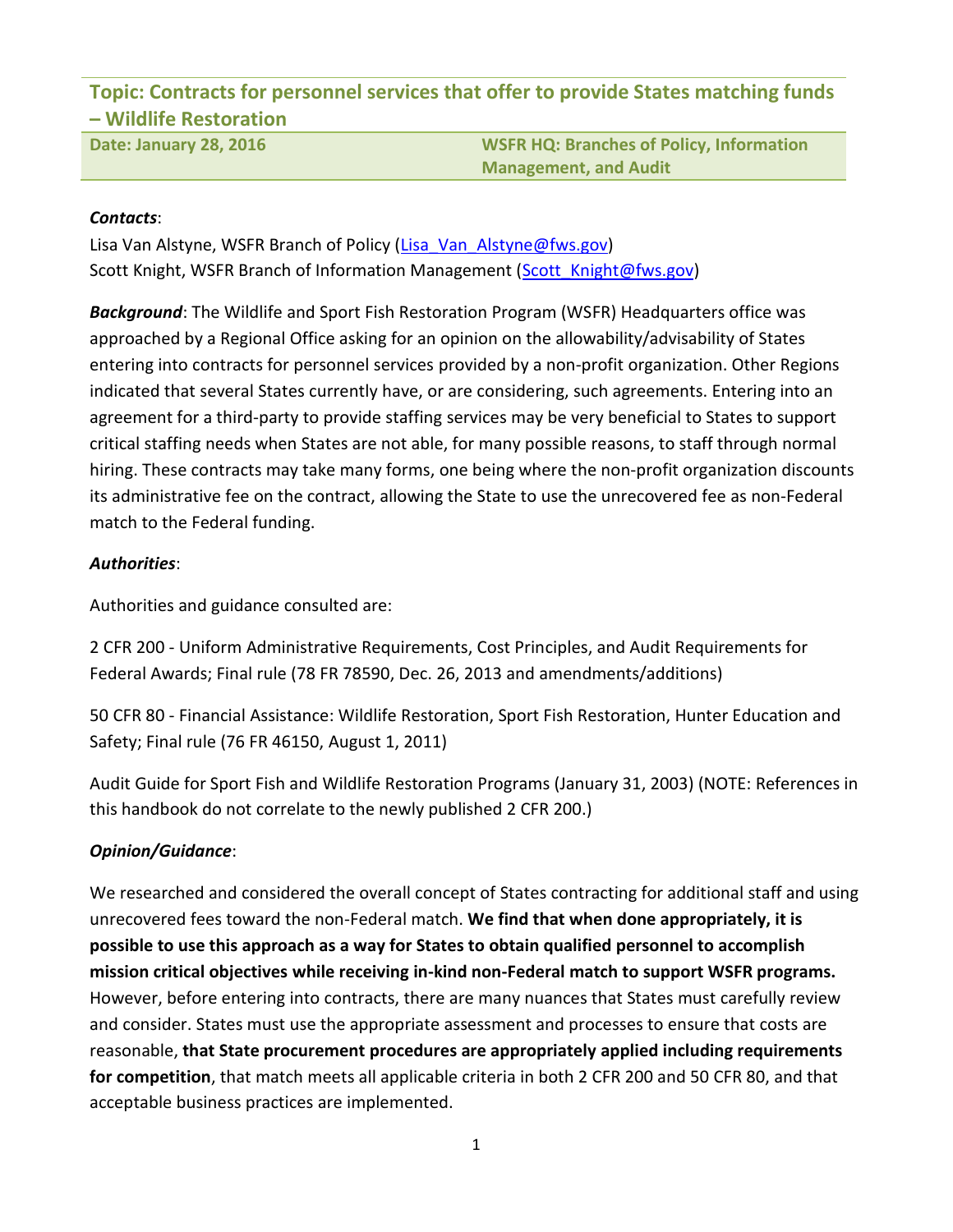**It is important that State agencies are diligent in understanding the nature of costs in the contract, including the makeup of the fee reduction that is being proposed as match. States must ensure that match meets the same requirements as the Federal program and that the match is properly assessed and documented.**

State fish & wildlife agencies should consider the following:

- 1. Is the agency following the State guidelines as they apply to contracting, including exceptions/justifications for single-source awards (if applicable)? (*NOTE: To reduce risk, strictly follow State guidelines, adhere to internal controls, and document actions and decisions. See Audit Guide)*
- 2. If a State chooses to award the contract as a sole source: 1) Is there sufficient justification for not competitively bidding the staffing services? and 2) Does sole sourcing the agreement comply with applicable State procurement rules? (*NOTE: When a contract is bid and awarded competitively, the process adds support to the award. If sole sourcing, States must take care to adequately support the decision and strictly follow State guidelines. Fully supporting/documenting the choice of the award recipient reduces the risk of potential audit findings. The Service recommends competitive bidding as the best option to reduce potential audit risk.*)
- 3. **What functions/services is the for-profit or non-profit organization performing for the total administrative fees they are asking for (prior to discount)? Is the administrative fee negotiated according to State guidelines and a fee that the market will support? Can the contractor document the fee as being related to actual costs?** (*NOTE: Typically, administrative fees on contracts can be "what the market will support." When the contract is bid competitively, there is more support for the fee being market-based. If the contract is awarded as a sole source, States must consider how they will document supporting the fees as market-based. Please consider that what the market will support in one State may not be the same as what the market will support in another State.*)
- 4. Are these functions/services considered eligible costs (see 50 CFR 80 for eligible costs in Wildlife Restoration and Sport Fish Restoration programs) under WSFR? (*NOTE: Match must meet the same eligibility standards as the Federal funds. See 2 CFR 200.306, 200.403, and 200.405; 50 CFR 80.85, and Audit Guide, In-Kind Contributions*.)
- 5. Are the costs reasonable, i.e. are they comparable to personnel services and fees that another for-profit or non-profit organization providing similar services would charge and do they provide an adequate benefit for the costs? (*See 2 CFR 200.403 and Audit Guide, Questioned Costs. NOTE: This is easier to document and support when the contract is awarded through a competitive process.*)
- 6. Does the agreement allow for contributions/donations from the third party? If so, the contribution/donation is not allowable as direct or indirect costs and can only be used to satisfy match. (*See the guidance at 2 CFR 200.434*)
- 7. Does the scope of the contract adequately detail what the staff provided will accomplish, the qualifications of the staff, what the contractor will provide, what the agency is expected to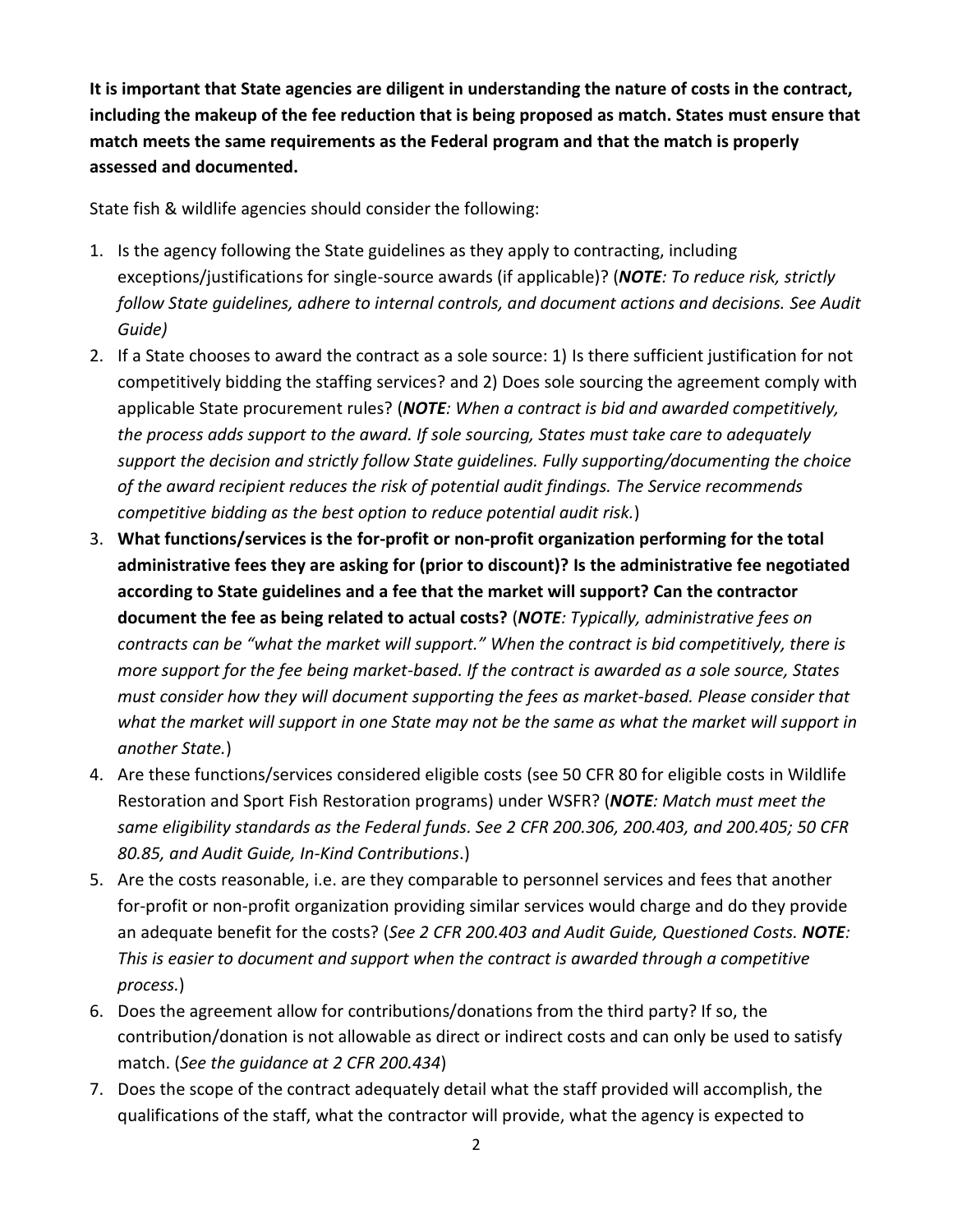provide, and details of all associated costs. Does the contract address the responsibilities of the contractor and specifics of reporting and cost documentation? Does the contract address the contractor's responsibility should there be an audit finding?

8. Does this arrangement produce a cost that is both necessary and reasonable for the accomplishment of the program objectives in comparison to other alternatives? Would a prudent person enter into a similar arrangement? (*See 2 CFR 200.404 and Audit Guide, Questioned Costs.*)

# WSFR Regional Offices should:

- 1. Distribute this guidance to affected Regional and State staff.
- 2. Emphasize with States the benefits of following these recommendations to ensure compliance with the regulations and to reduce audit risk.
- 3. Review contract information with States, upon request.

Please contact WSFR HQ if you have other recommendations to add.

# **REFERENCES:**

# *2 CFR 200 - Uniform Administrative Requirements, Cost Principles, and Audit Requirements for Federal Awards; Final rule*

## **§ 200.38 Federal award.**

Federal award has the meaning, depending on the context, in either paragraph (a) or (b) of this section:

(a)(1) The Federal financial assistance that a non-Federal entity receives directly from a Federal awarding agency or indirectly from a pass-through entity, as described in § 200.101 Applicability; or

(2) The cost-reimbursement contract under the Federal Acquisition Regulations that a non-Federal entity receives directly from a Federal awarding agency or indirectly from a pass-through entity, as described in § 200.101 Applicability.

## **§ 200.101 Applicability.**

(a) General applicability to Federal agencies. The requirements established in this Part apply to Federal agencies that make Federal awards to non-Federal entities. These requirements are applicable to all costs related to Federal awards.

## **§ 200.306 Cost sharing or matching.**

(b) For all Federal awards, any shared costs or matching funds and all contributions, including cash and third party in-kind contributions, must be accepted as part of the non-Federal entity's cost sharing or matching when such contributions meet all of the following criteria:

(1) Are verifiable from the non-Federal entity's records;

- (2) Are not included as contributions for any other Federal award;
- (3) Are necessary and reasonable for accomplishment of project or program objectives;
- (4) Are allowable under Subpart E—Cost Principles of this Part;

(5) Are not paid by the Federal government under another Federal award, except where the Federal statute authorizing a program specifically provides that Federal funds made available for such program can be applied to matching or cost sharing requirements of other Federal programs;

- (6) Are provided for in the approved budget when required by the Federal awarding agency; and
- (7) Conform to other provisions of this Part, as applicable.

\*(c) Unrecovered indirect costs, including indirect costs on cost sharing or matching may be included as part of cost sharing or matching only with the prior approval of the Federal awarding agency. Unrecovered indirect cost means the difference between the amount charged to the Federal award and the amount which could have been to the Federal award under the non-Federal entity's approved negotiated indirect cost rate.

(d) Values for non-Federal entity contributions of services and property must be established in accordance with § 200.434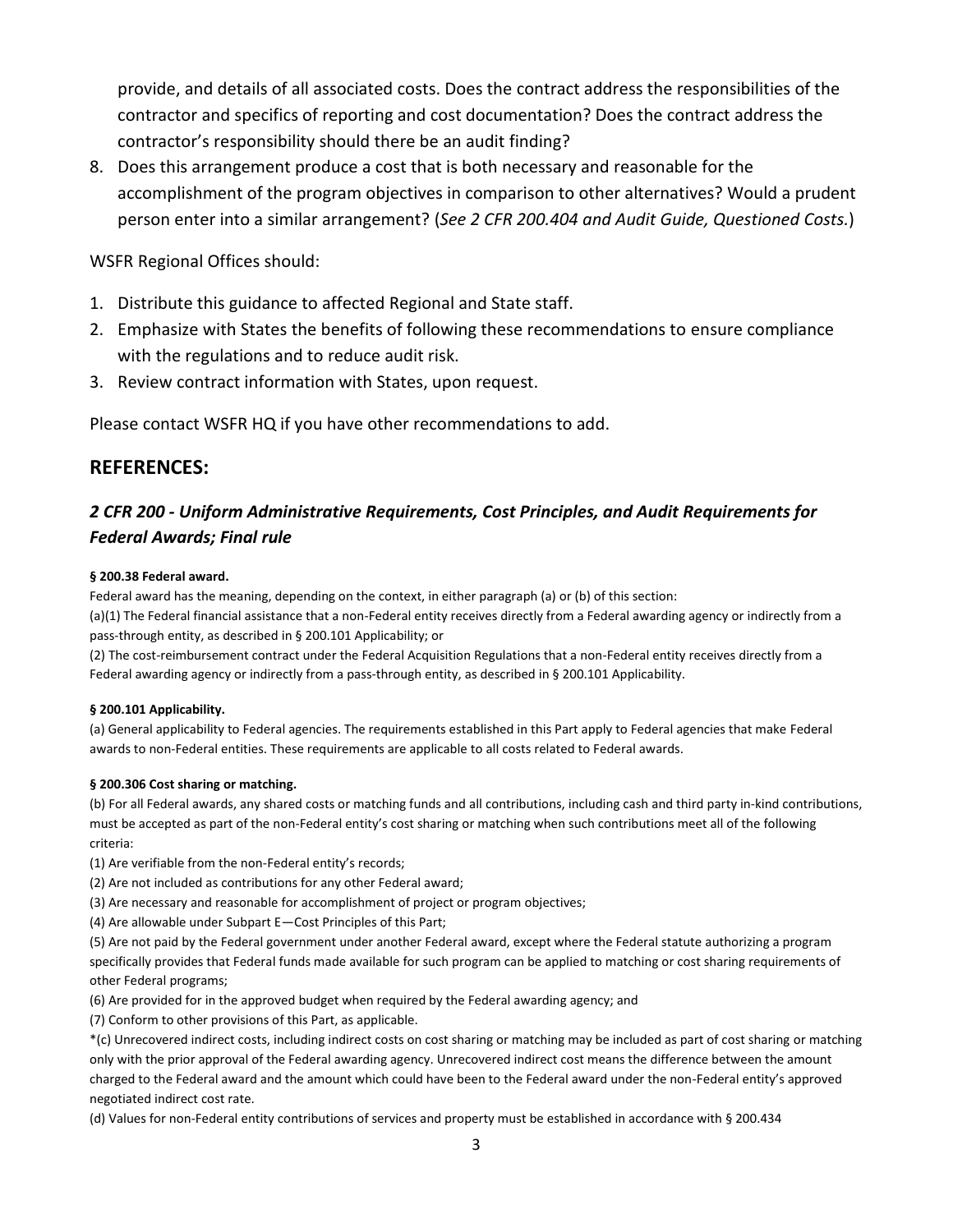## *(\*NOTE: The citation at § 200.306(c) does not directly address credits or unrecovered administrative fees, but does support the concept of allowing unrecovered non-Federal costs as match.)*

Total cost. The total cost of a Federal award is the sum of the allowable direct and allocable indirect costs less any applicable credits. *(NOTE: The unrecovered administrative fees could be considered a credit.)*

### **§ 200.403 Factors affecting allowability of costs.**

Except where otherwise authorized by statute, costs must meet the following general criteria in order to be allowable under Federal awards:

(a) Be necessary and reasonable for the performance of the Federal award and be allocable thereto under these principles.

(b) Conform to any limitations or exclusions set forth in these principles or in the Federal award as to types or amount of cost items. (c) Be consistent with policies and procedures that apply uniformly to both federally-financed and other activities of the non-Federal entity.

(d) Be accorded consistent treatment. A cost may not be assigned to a Federal award as a direct cost if any other cost incurred for the same purpose in like circumstances has been allocated to the Federal award as an indirect cost.

(e) Be determined in accordance with generally accepted accounting principles (GAAP), except, for state and local governments and Indian tribes only, as otherwise provided for in this Part.

(f) Not be included as a cost or used to meet cost sharing or matching requirements of any other federally financed program in either the current or a prior period. See also § 200.306 Cost sharing or matching paragraph (b).

(g) Be adequately documented. See also §§ 200.300 Statutory and national policy requirements through 200.309 Period of performance of this Part.

### **§ 200.404 Reasonable costs.**

A cost is reasonable if, in its nature and amount, it does not exceed that which would be incurred by a prudent person under the circumstances prevailing at the time the decision was made to incur the cost. The question of reasonableness is particularly important when the non-Federal entity is predominantly federally-funded. In determining reasonableness of a given cost, consideration must be given to:

(a) Whether the cost is of a type generally recognized as ordinary and necessary for the operation of the non-Federal entity or the proper and efficient performance of the Federal award.

(b) The restraints or requirements imposed by such factors as: sound business practices; arm's-length bargaining; Federal, state and other laws and regulations; and terms and conditions of the Federal award.

(c) Market prices for comparable goods or services for the geographic area.

(d) Whether the individuals concerned acted with prudence in the circumstances considering their responsibilities to the non-Federal entity, its employees, where applicable its students or membership, the public at large, and the Federal government.

(e) Whether the non-Federal entity significantly deviates from its established practices and policies regarding the incurrence of costs, which may unjustifiably increase the Federal award's cost.

### **§ 200.405 Allocable costs.**

(a) A cost is allocable to a particular Federal award or other cost objective if the goods or services involved are chargeable or assignable to that Federal award or cost objective in accordance with relative benefits received. This standard is met if the cost: (1) Is incurred specifically for the Federal award;

(2) Benefits both the Federal award and other work of the non-Federal entity and can be distributed in proportions that may be approximated using reasonable methods; and

(3) Is necessary to the overall operation of the non-Federal entity and is assignable in part to the Federal award in accordance with the principles in this subpart.

### **§ 200.406 Applicable credits.**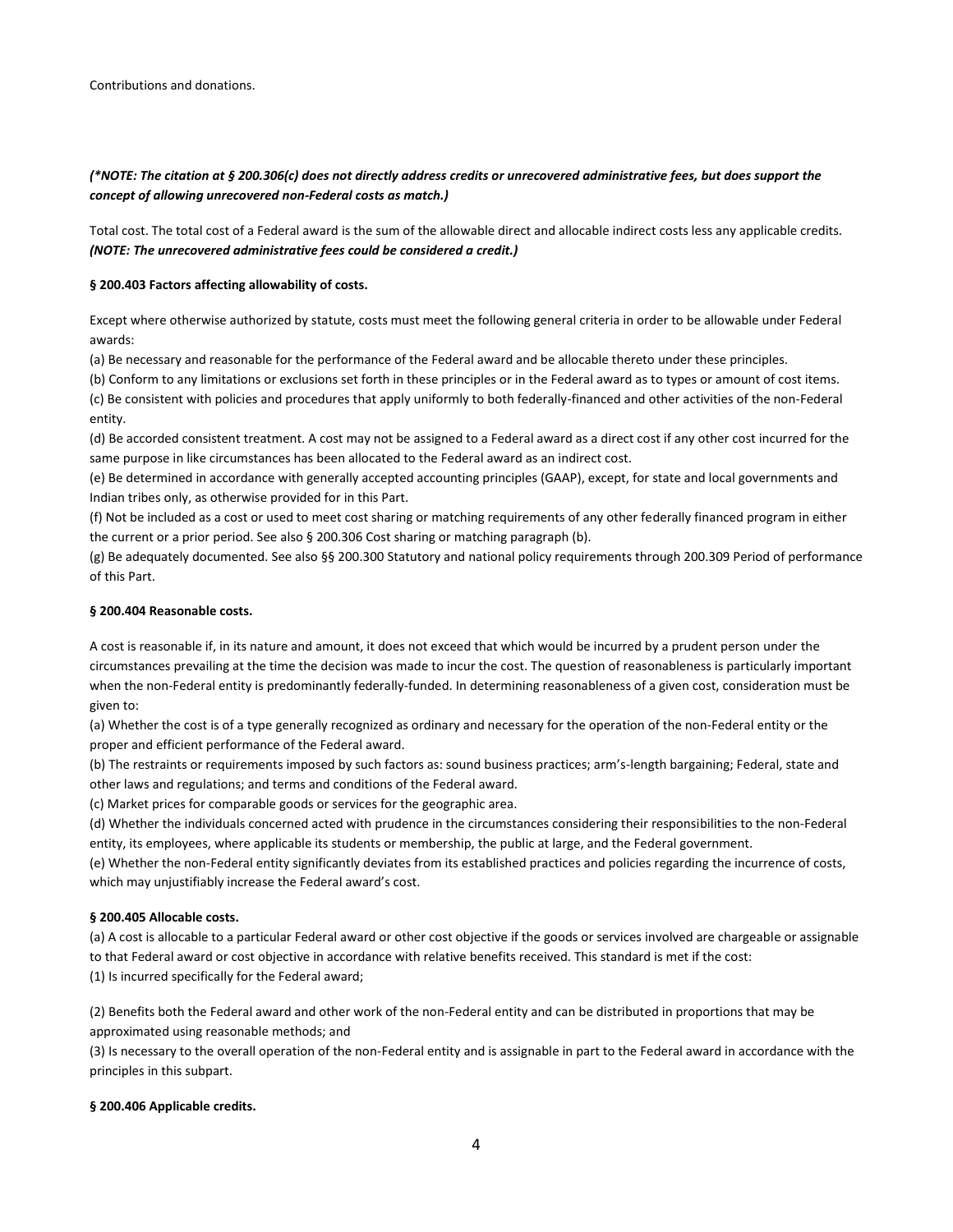(a) Applicable credits refer to those receipts or reduction-of-expenditure-type transactions that offset or reduce expense items allocable to the Federal award as direct or indirect (F&A) costs. Examples of such transactions are: purchase discounts, rebates or allowances, recoveries or indemnities on losses, insurance refunds or rebates, and adjustments of overpayments or erroneous charges. To the extent that such credits accruing to or received by the non-Federal entity relate to allowable costs, they must be credited to the Federal award either as a cost reduction or cash refund, as appropriate.

### **§ 200.434 Contributions and donations.**

(a) Costs of contributions and donations, including cash, property, and services, from the non-Federal entity to other entities, are unallowable.

(b) The value of services and property donated to the non-Federal entity may not be charged to the Federal award either as a direct or indirect (F&A) cost. The value of donated services and property may be used to meet cost sharing or matching requirements (see § 200.306 Cost sharing or matching). Depreciation on donated assets is permitted in accordance with § 200.436 Depreciation, as long as the donated property is not counted towards cost sharing or matching requirements.

**(c) Services donated or volunteered to the non-Federal entity may be furnished to a non-Federal entity by professional and technical personnel, consultants, and other skilled and unskilled labor. The value of these services is not allowable either as a direct or indirect cost. However, the value of donated services may be used to meet cost sharing or matching requirements in accordance with the provisions of § 200.306 Cost sharing or matching.**

**(d) To the extent feasible, services donated to the non-Federal entity will be supported by the same methods used to support the allocability of regular personnel services.**

(e) The following provisions apply to nonprofit organizations. The value of services donated to the nonprofit organization utilized in the performance of a direct cost activity must be considered in the determination of the non-Federal entity's indirect cost rate(s) and, accordingly, must be allocated a proportionate share of applicable indirect costs when the following circumstances exist:

(1) The aggregate value of the services is material;

(2) The services are supported by a significant amount of the indirect costs incurred by the non-Federal entity;

(i) In those instances where there is no basis for determining the fair market value of the services rendered, the non-Federal entity and the cognizant agency for indirect costs must negotiate an appropriate allocation of indirect cost to the services.

(ii) Where donated services directly benefit a project supported by the Federal award, the indirect costs allocated to the services will be considered as a part of the total costs of the project. Such indirect costs may be reimbursed under the Federal award or used to meet cost sharing or matching requirements.

### **(f) Fair market value of donated services must be computed as described in § 200.306 Cost sharing or matching.**

(g) Personal Property and Use of Space.

(1) Donated personal property and use of space may be furnished to a non-Federal entity. The value of the personal property and space is not reimbursable either as a direct or indirect cost.

(2) The value of the donations may be used to meet cost sharing or matching share requirements under the conditions described in §§ 200.300 Statutory and national policy requirements through 200.309 Period of performance of Subpart D of this Part. The value of the donations must be determined in accordance with §§ 200.300 Statutory and national policy requirements through 200.309 Period of performance. Where donations are treated as indirect costs, indirect cost rates will separate the value of the donations so that reimbursement will not be made.

# *50 CFR 80 - Financial Assistance: Wildlife Restoration, Sport Fish Restoration, Hunter Education and Safety; Final rule*

### **§ 80.2 What terms do I need to know?**

*Match* means the value of any non-Federal in-kind contributions and the portion of the costs of a grant-funded project or projects not borne by the Federal Government.

### **§ 80.85 What requirements apply to match?**

The requirements that apply to match include:

- (a) Match may be in the form of cash or in-kind contributions.
- (b) Unless authorized by Federal law, the State fish and wildlife agency or any other entity must not:
- (1) Use as match Federal funds or the value of an in-kind contribution acquired with Federal funds; or